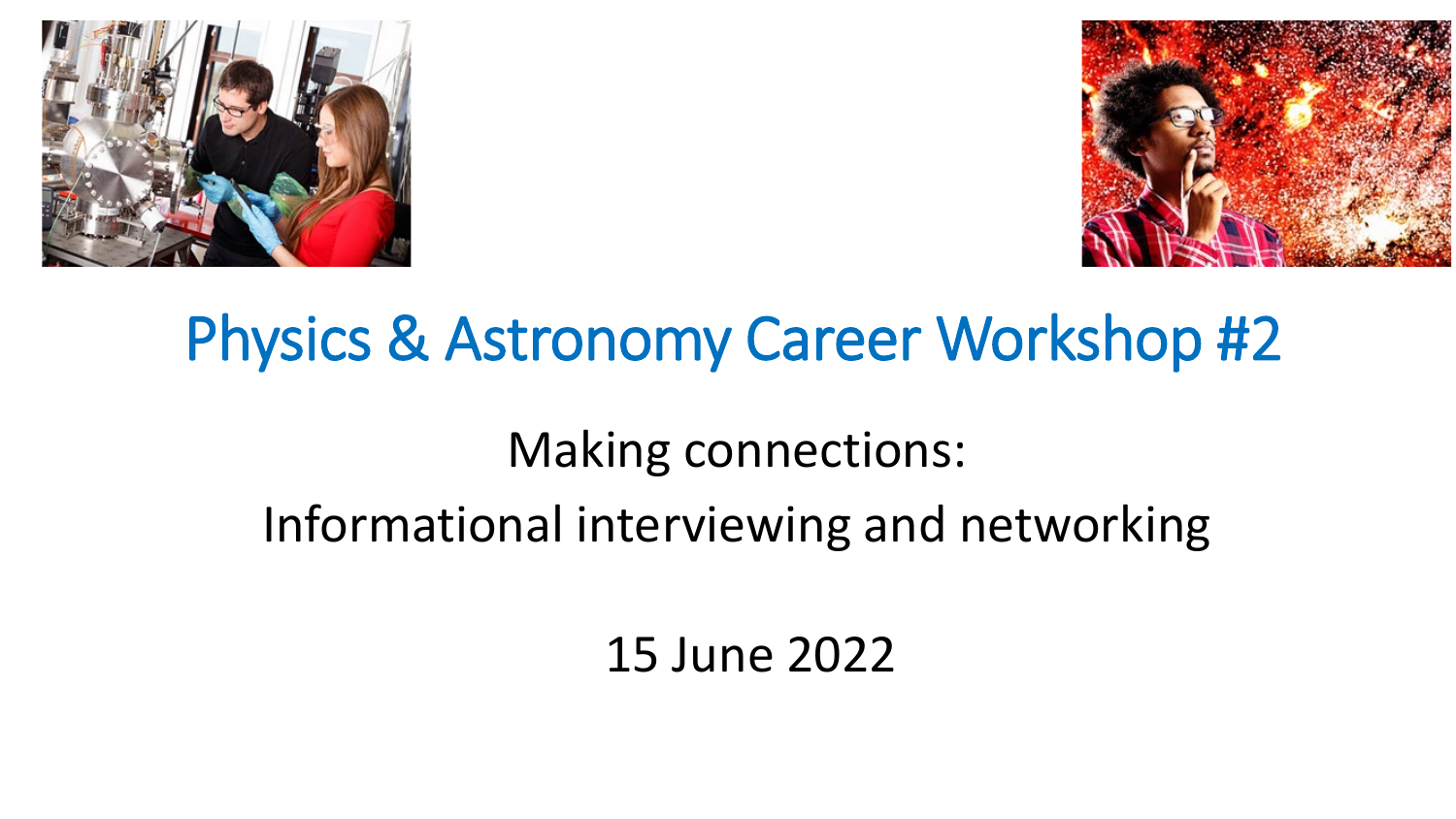## Employment fields of new graduates





AIP Statistical Research Center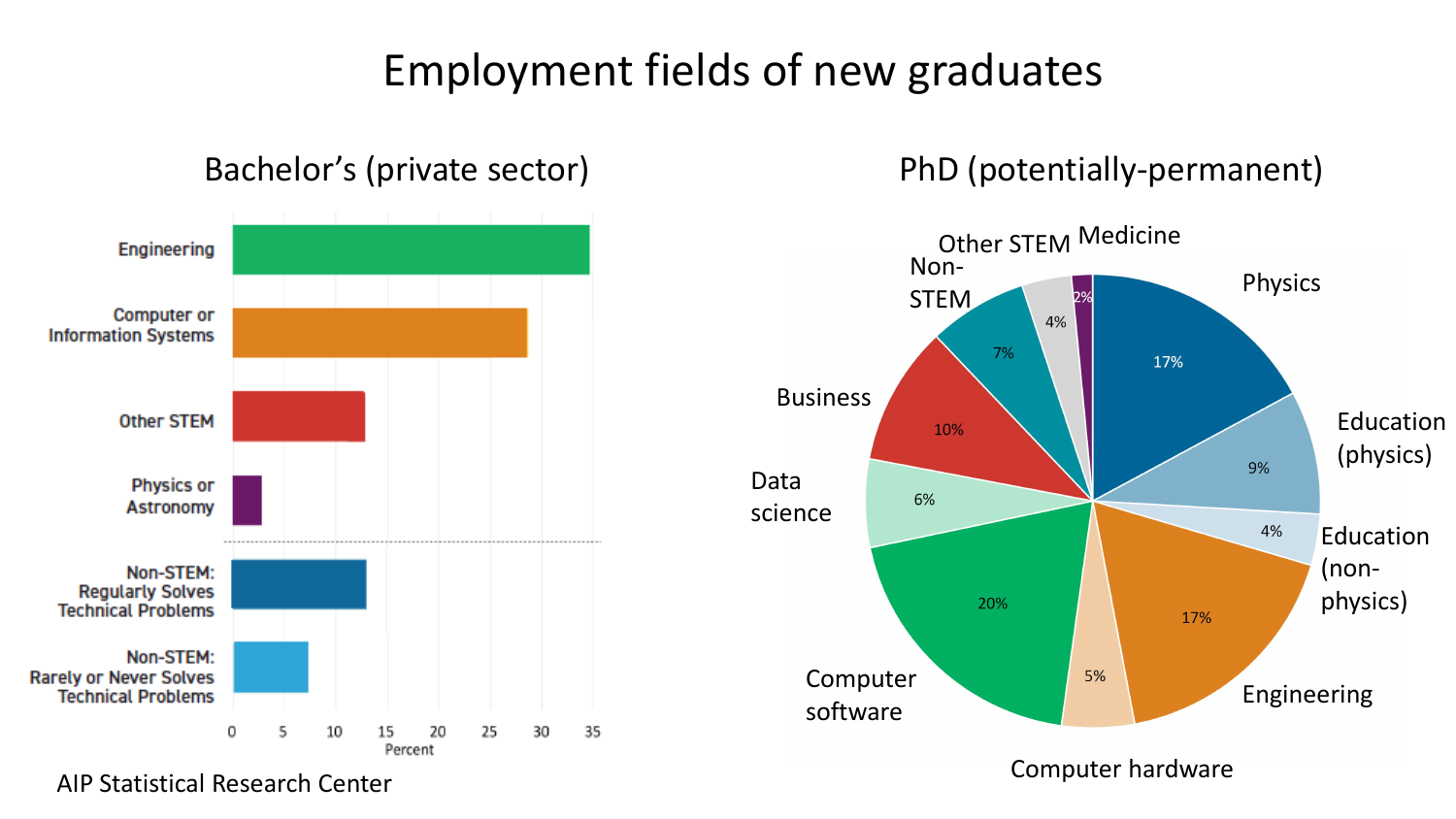# Homework from workshop #1

#### **Career journal**

- Goals/interests/strengths (selfknowledge)
	- Why did you become a scientist?
	- What do you do that makes you happy?
- Skills inventory (self-assessment)
	- What is your "superpower?"

**What did you add to your goals/interests/strengths or your skills inventory?**

#### **Exploration**

- Watch an APS webinar
- Identify an employment area of interest

**What webinar did you watch, and what is one thing you learned from it?**

**What is an employment area that interests you?**

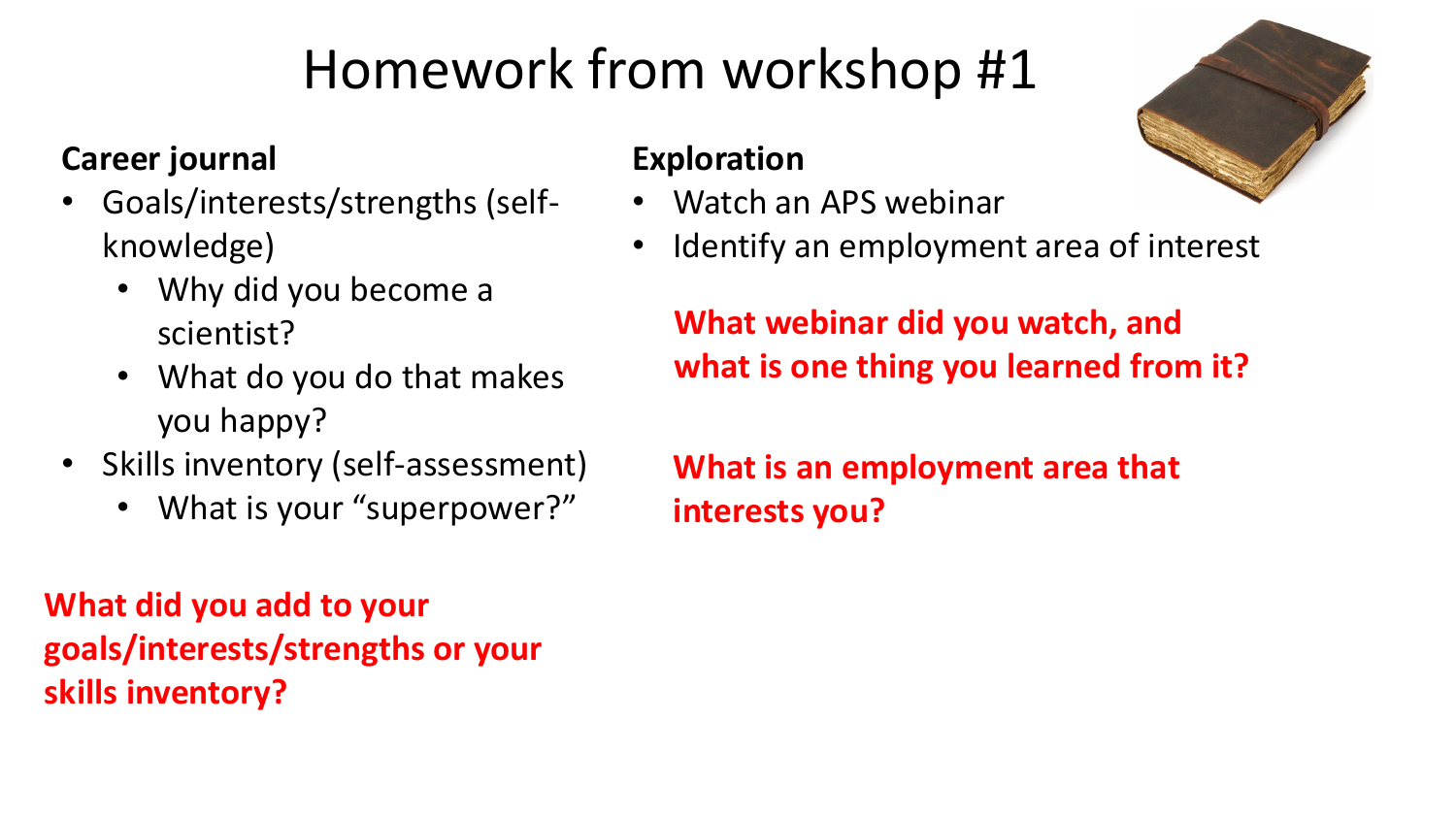### Linked in Your Linked In profile **https://www.linkedin.com/**

- Use a good photo—people remember faces better than names!
- Companies often use employment search firms ("headhunters")
	- Professionals are typically on LinkedIn
	- LinkedIn is keyword-searchable
- Put careful thought into what you list in the various sections:
	- About
	- Background
	- Skills
	- Accomplishments
- Look at profiles of other physicists for guidance

| Derek Vermeulen 1st<br>Principal Engineer at TechFit Inc.<br>La Grange, North Carolina, United States .<br>Contact info<br>199 connections<br>15 mutual connections: Jacob Forstater, Shane Brogan, and 13 others<br>Message<br>More | TechFit<br>University of North Carolina<br>at Chapel Hill      |
|--------------------------------------------------------------------------------------------------------------------------------------------------------------------------------------------------------------------------------------|----------------------------------------------------------------|
| Highlights                                                                                                                                                                                                                           | You both worked at University of North Carolina at Chapel Hill |
| You both worked at University of North Carolina at Chapel Hill from January 2009 to<br>December 2014<br>Message                                                                                                                      |                                                                |

[See also advice from UCS: https://careers.unc.edu/students/networking-and-social-media/how](https://careers.unc.edu/students/networking-and-social-media/how-build-your-linkedin-presence)build-your-linkedin-presence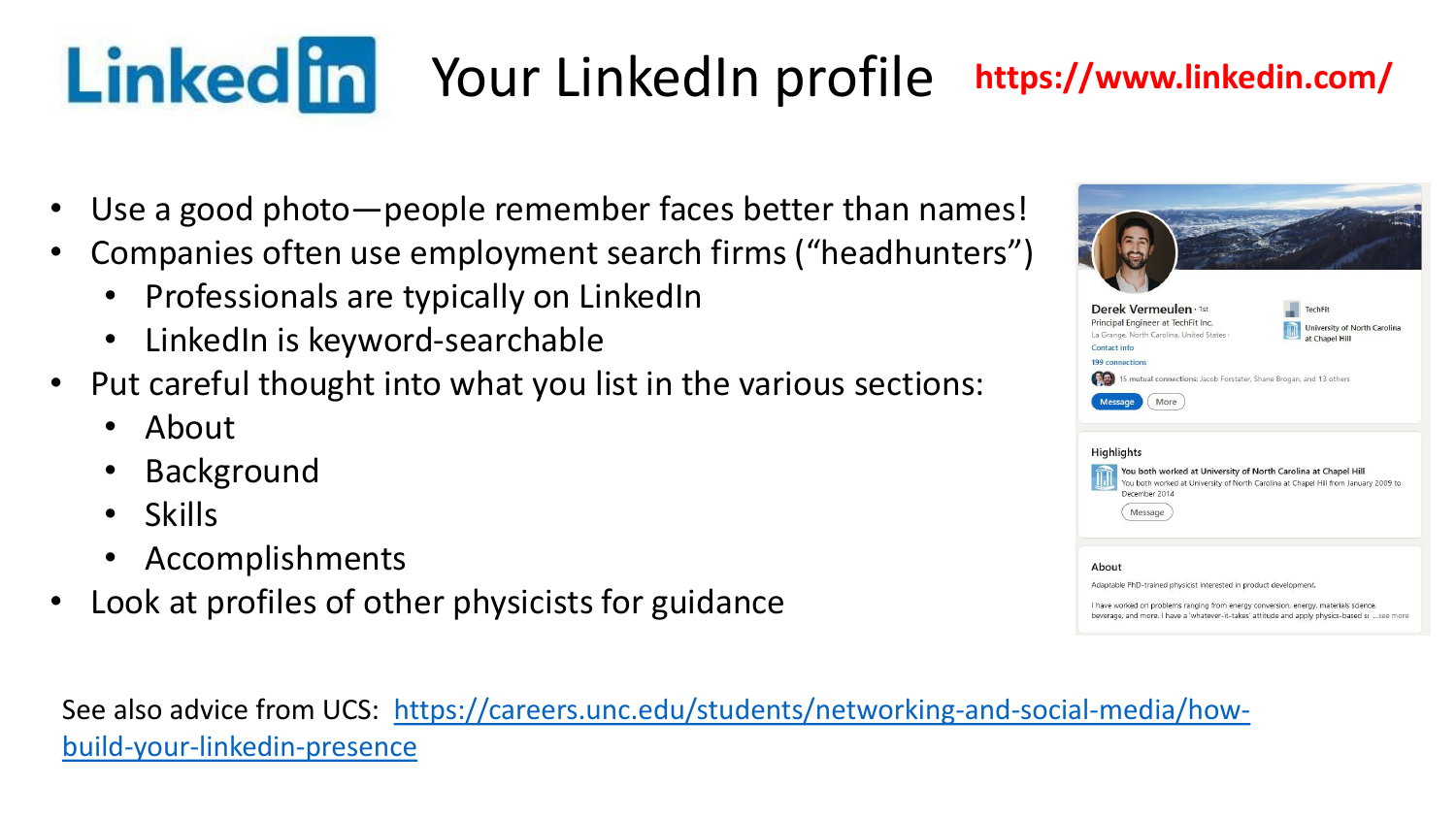## **Connecting with others**

#### **Your connections**

- 1<sup>st</sup> degree connections: people you know
- 2<sup>nd</sup> degree connections: people known by people you know (many more of these!)
	- Ask your mutual connection for an introduction
- **70-80% of jobs are found through 2nd-degree connections**
- Connections can be through family, friends, acquaintances, your barber, …
- Alums of your institution are particularly likely to respond

### **On Linked in**

- Select "My network" to see your connections, and "people you may know" (based on your profile).
- Send "connect" request on LinkedIn to people to be able to message them (and automatically follow them)
- LinkedIn Groups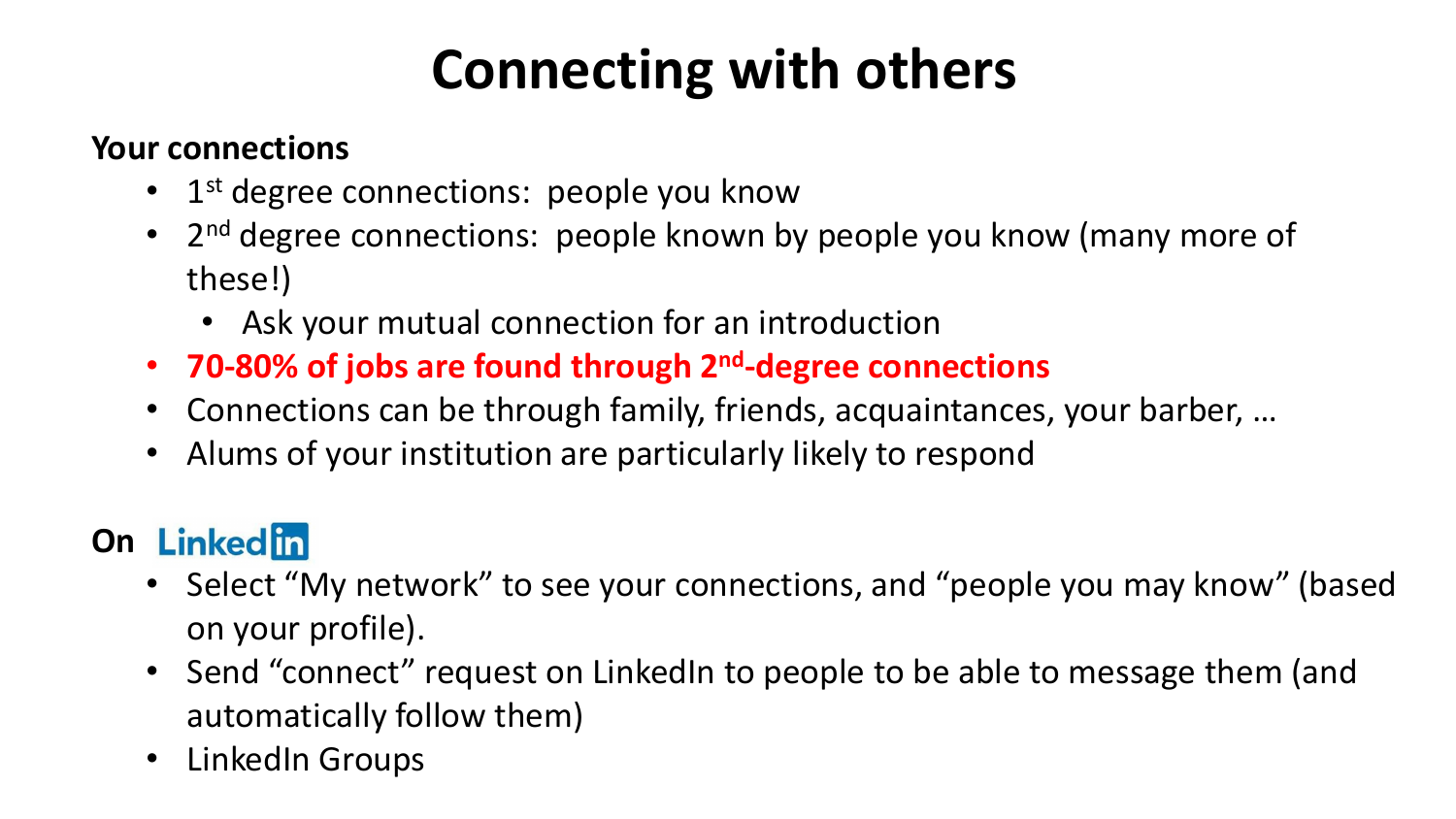# **Connecting on Linked in**

#### **Search for targets**

- Use appropriate search term (e.g. "data science" or "physics")
- Search for alums of your institution along with keyword
- Filter by  $1^{st}$  and  $2^{nd}$  degree connections
- Contact mutual connections of 2<sup>nd</sup> degree about introduction

#### **Craft your "connect" message**

- Always use a personal message, not the generic "I'd like to add you to my network" that LinkedIn supplies (more likely to accept)
- Be direct (but succinct)
- Helps them understand what they can do to help you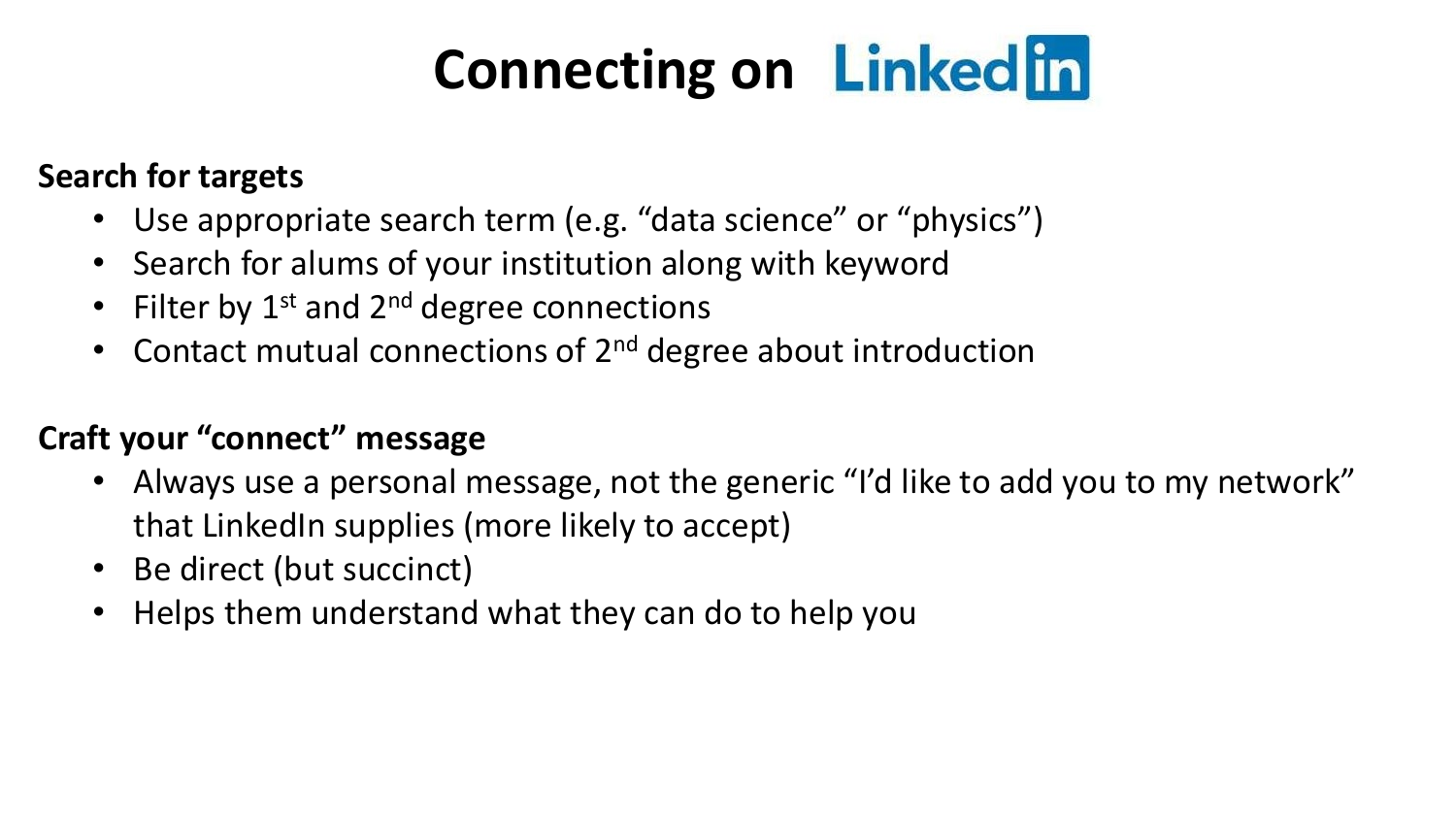## **Informational interviews**

- Talking with someone who has a job that might interest you
- Typically  $\sim$  30 minutes
- Most likely virtual/by phone (though could be in person)
- Find out what the job entails
- Is it a match to your goals/interests/strengths and skill set?
- Who could you talk to if you want to learn more?
- NOT an opportunity to ask for a job! (Though an opening might be mentioned)
- The person is now part of your network!
- Contact the person again after a few months and say what you did in the interim

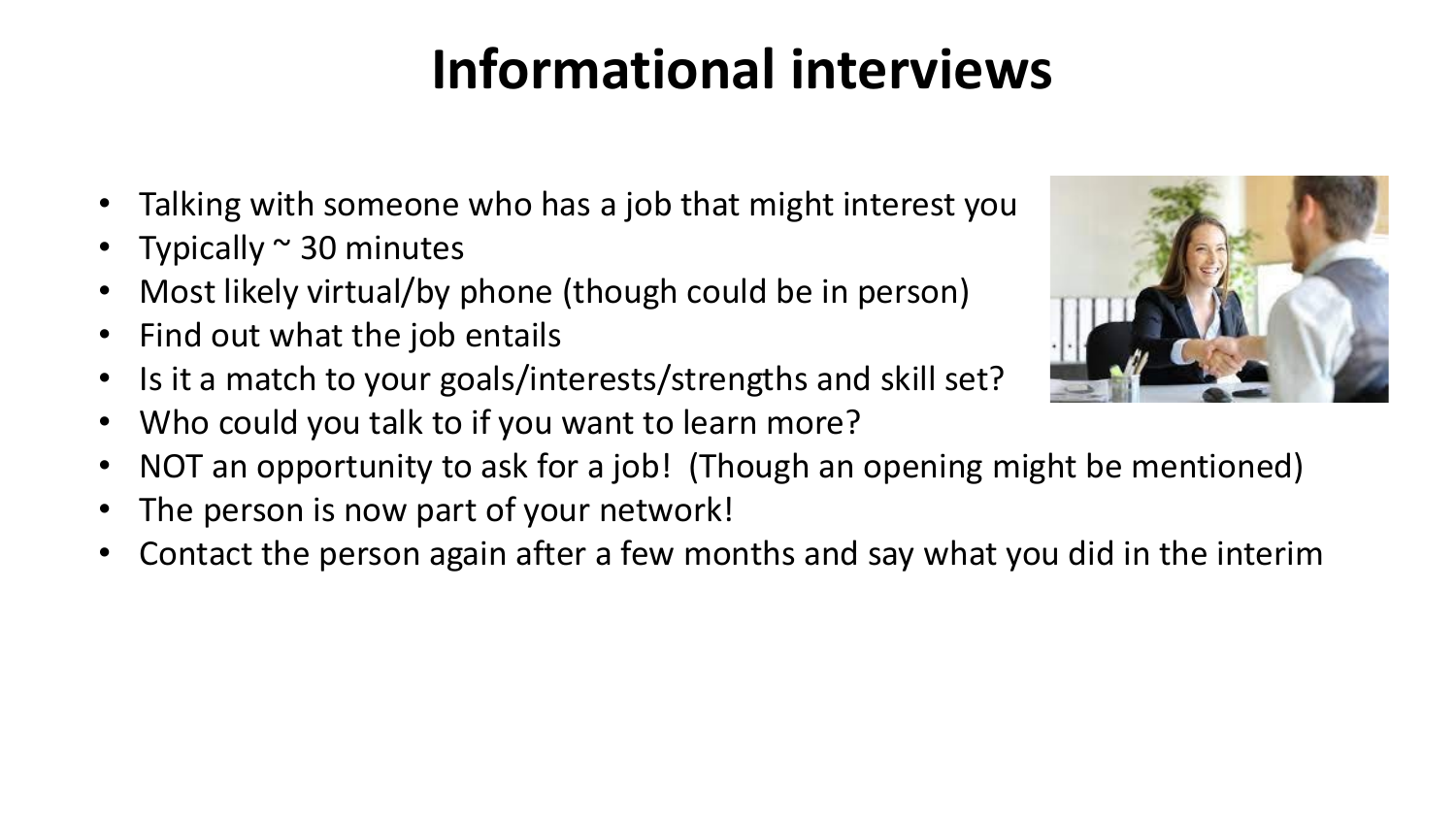## **Possible questions for informational interviews**

#### **Generic**

- What is the focus of your work? What do you do for the company (or lab)?
- What is your typical day like?
- What is the most difficult aspect of your job? The most enjoyable?
- What trends do you see in your industry in the next five years?
- What kind of experience or knowledge do employers look for in an applicant?

#### **Specific**

• More detailed questions based on their profile (or that of others in the field), or what you have found out about the company they work for

See also the more detailed handout on informational interviewing from UCS: [https://careers.unc.edu/sites/careers.unc.edu/files/documents/Informational%20Interviewing\\_0.pdf](https://careers.unc.edu/sites/careers.unc.edu/files/documents/Informational%20Interviewing_0.pdf)

#### **Work in groups to assemble lists of possible questions for an interview**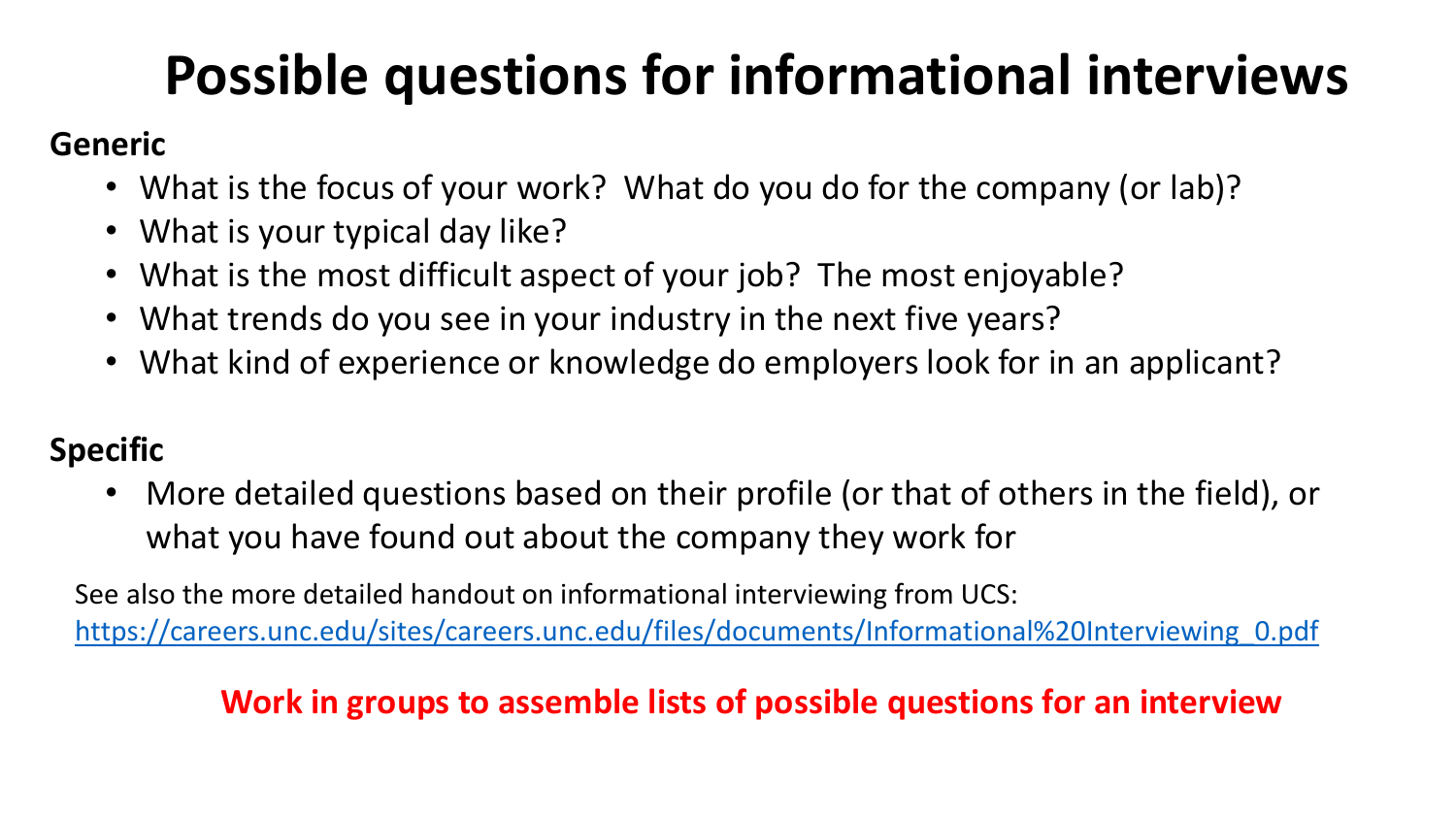# **Networking**

*Networking does not mean engaging in meaningless banter at social events.* 



Networking is developing relationships with people who share your professional and personal interests, and alerting them to your abilities and goals.

- Who you are
- What you want

Based on your self-evaluation and self-assessment (*see workshop #1*), **develop a few-sentence "pitch"** that describes your background and the career path you are interested in.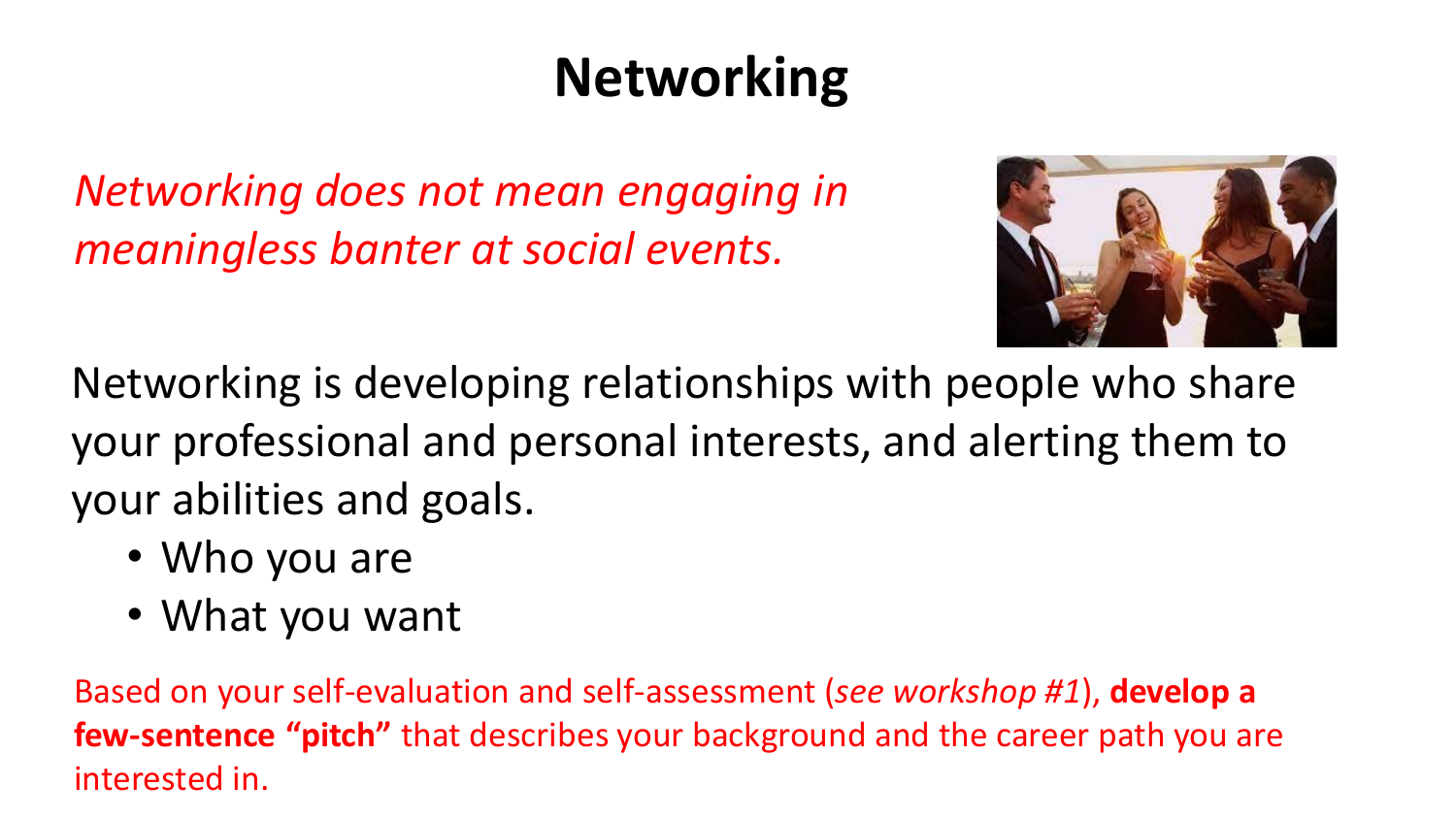# **Networking opportunities**

- Campus career fairs
	- At UNC: STEM Career Fair 21 Sept., Doctoral Fair 3 Nov.
	- Other institutions: check your campus Career Services office
- Physics conferences
	- Exhibit hall
	- Career panels and events
	- Poster sessions
- Physics Congress (PhysCon)

<https://www.sigmapisigma.org/sigmapisigma/congress/2022>

- Hosted by ΣΠΣ
- Undergraduates (and SPS alums) can attend
- October 6-8, 2022 in Washington, DC
- Conferences for Undergraduate Women in Physics (CUWiP) <https://www.aps.org/programs/women/cuwip/index.cfm>
	- 20-22 Jan. 2023, locations throughout country
- Science outreach events